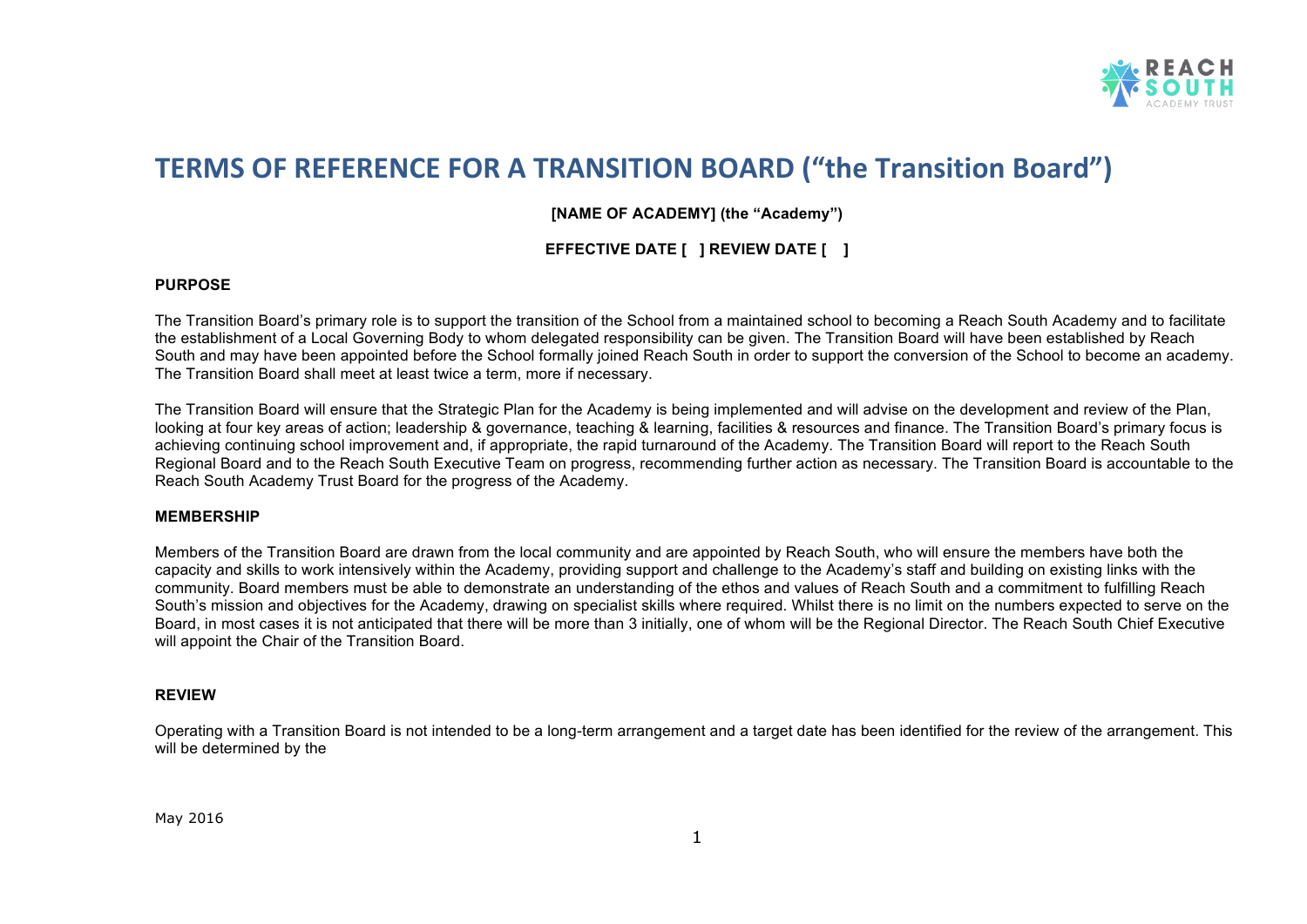

Regional Director and reviewed as necessary. Any initial period will not be greater than 12 months.

| <b>Responsibility / Delegated Authority</b>                                                                                                                                                                                                                              | <b>Assessment</b> |
|--------------------------------------------------------------------------------------------------------------------------------------------------------------------------------------------------------------------------------------------------------------------------|-------------------|
| <b>Ethos and vision</b>                                                                                                                                                                                                                                                  |                   |
| Support the actions of Reach South and the Reach South Regional Board in developing and sustaining a clear educational vision, ethos<br>and direction for Reach South and the Academy, which promotes learning and the moral, social and cultural development of pupils. |                   |
| Assist with the communication of the Reach South vision within the Academy's community, reinforcing the Academy's identity as a school<br>within the family of Reach South schools.                                                                                      |                   |
| Establish systems and procedures in the Academy, which recognise and prioritise collaborative working within Reach South where<br>possible.                                                                                                                              |                   |
| Support Reach South in the formulation of policies and practices which reinforce Reach South's overall vision and aims as well as<br>recognise the uniqueness of the Academy and the contribution it makes to the Reach South collective and to the community.           |                   |
| <b>Compliance and Leadership</b>                                                                                                                                                                                                                                         |                   |
| Take the lead in the development of a strategic plan for the Academy, which is consistent with Reach South's overall strategic objectives<br>and identifies appropriate priorities for the Academy, targets for improvement and specific actions to be taken.            |                   |
| Advise and report to Reach South and the Reach South Regional Board on the implementation of the strategic plan, identifying any<br>financial, educational and organisational threats and weaknesses as well as opportunities for growth and improvement.                |                   |
| Support the leadership team within the Academy, ensuring that there is sufficient challenge and feedback so that continuous<br>improvements can be made and preparing the leadership team and governors for the transition to full delegated responsibility.             |                   |
| Have regard to the public sector equality duty in the performance of any duty.                                                                                                                                                                                           |                   |
| Act in accordance with the terms of the Reach South Master and Supplemental Funding Agreements, the Reach South Articles of<br>Association and the current EFA Academy Financial Handbook in the performance of any duty.                                                |                   |
| Ensure that at all times the Academy is meeting any legal requirements and duties.                                                                                                                                                                                       |                   |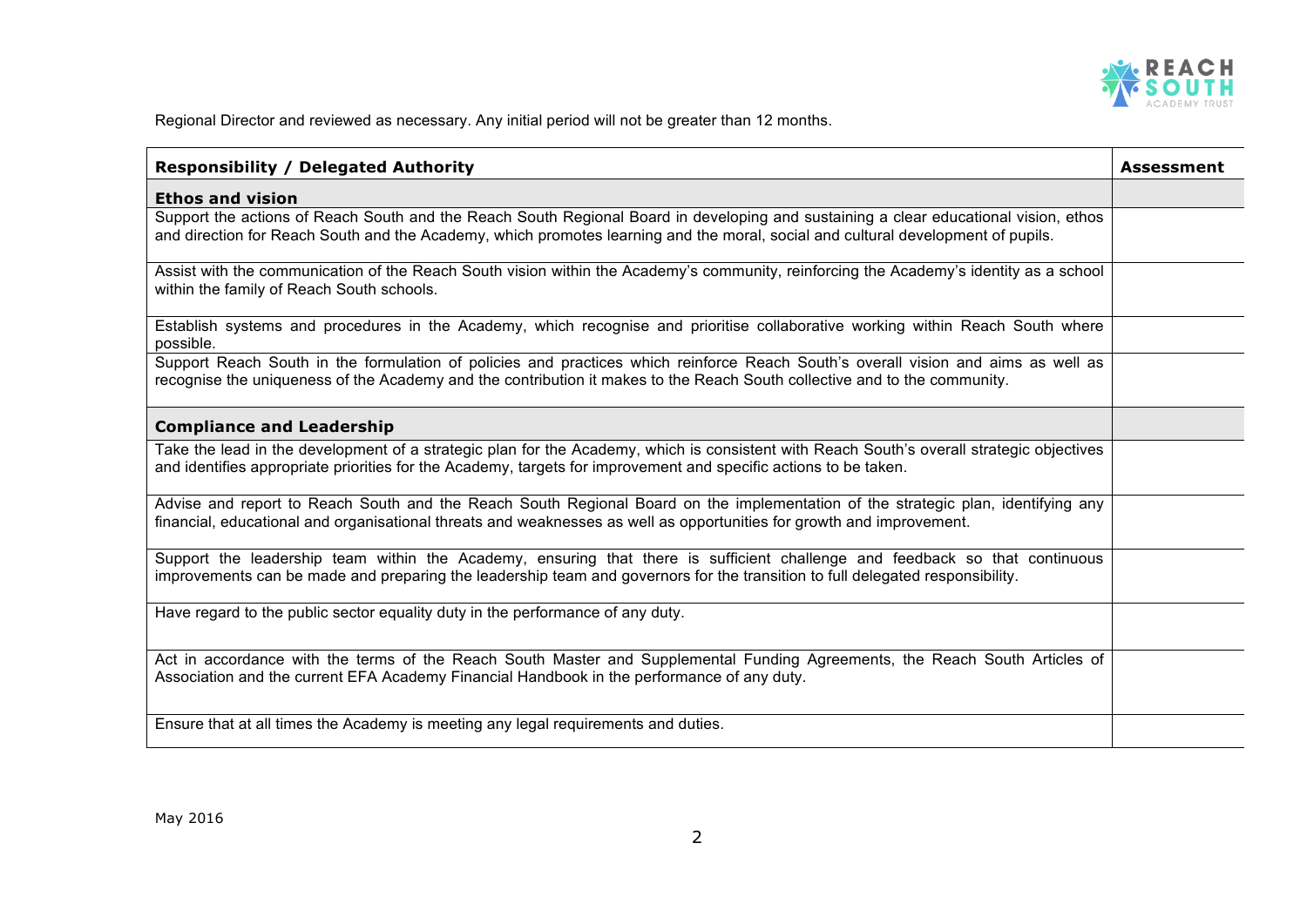

| <b>Responsibility / Delegated Authority</b>                                                                                                                                                                                                                                                                                                                                  | Assessment |
|------------------------------------------------------------------------------------------------------------------------------------------------------------------------------------------------------------------------------------------------------------------------------------------------------------------------------------------------------------------------------|------------|
|                                                                                                                                                                                                                                                                                                                                                                              |            |
| <b>Establishing the Local Governing Body</b>                                                                                                                                                                                                                                                                                                                                 |            |
| Establish a full governing body for the Academy, acknowledging the dissolution of the previous governing body and working with those<br>who had been governors to understand the expectations that Reach South has for those serving on local governing bodies.                                                                                                              |            |
| Assess the available skills and capacity of those willing to form a new Reach South governing body for the Academy, explaining the role<br>of governors by reference to the Reach South Scheme of Delegation and emphasising the importance of working as a family of Reach<br>South Academies which support and promote each other.                                         |            |
| Encourage and facilitate the coming forward of individuals who can serve on a full governing body, supporting the training of potential<br>governors and leaders as appropriate and ensuring there is sufficient diversity of skills, appropriate experience and capacity to provide<br>meaningful support to the Academy's leadership team.                                 |            |
| Report to the Regional Director on the progress for establishing the local governing body, advising on the governor skills and capacity<br>audit undertaken and the timescale for concluding the establishment of the local governing body.                                                                                                                                  |            |
| Recommend to Reach South suitable candidates for the appointment of the Reach South governors, including suitable candidates for the<br>position of Chair of the Local Governing Body who must be approved by Reach South, and facilitate the election of the parent and staff<br>governors.                                                                                 |            |
| <b>Finance and Risk Management</b>                                                                                                                                                                                                                                                                                                                                           |            |
| Ensure that at all times any funds delegated to the Academy or otherwise held on behalf of the Academy are safeguarded, having regard<br>to the duty of the Reach South Trustees as trustees of charitable assets and as recipients of public money.                                                                                                                         |            |
| Monitor, review and control the budget, expenditure and income of the Academy, acknowledging any amounts to be set aside for central<br>costs and reserves, contributing to any discussions initiated either by the Trust Board or the Reach South Executive Team in relation to<br>the budget of the Academy and the appropriate use of all funds available to the Academy. |            |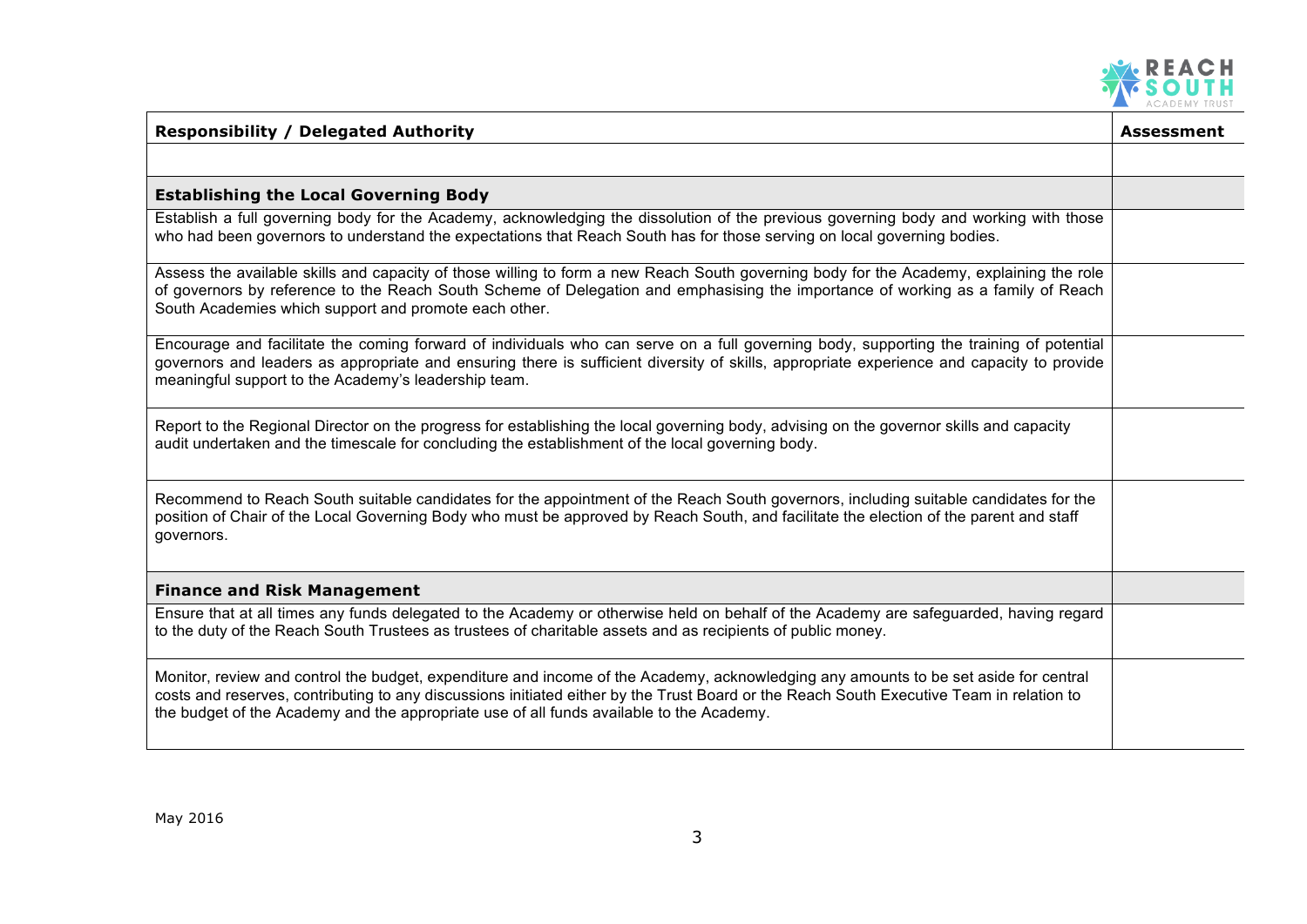

| <b>Responsibility / Delegated Authority</b>                                                                                                                                                                                                                                                                                                                                            | <b>Assessment</b> |
|----------------------------------------------------------------------------------------------------------------------------------------------------------------------------------------------------------------------------------------------------------------------------------------------------------------------------------------------------------------------------------------|-------------------|
| Support and introduce the systems of financial and risk reporting in respect of the Academy to Reach South and the Reach South Trust<br>Board, reporting as required (including to any internal audit committee or to the external auditors) highlighting any specific risks which<br>might jeopardise the fulfilment of the strategic plan for the Academy.                           |                   |
| Implement any Reach South policy for the approval and signing of contracts (including the Reach South Financial Procedures Policy),<br>ensuring all contracts to be entered into by the Academy are appropriate, have been authorised (or are within delegated authority) and do<br>not expose the Academy, the Regional Board or the Trust Board to undue risk.                       |                   |
| <b>Curriculum and Standards</b>                                                                                                                                                                                                                                                                                                                                                        |                   |
| Advise Reach South and the Trust Board on the development of a curriculum which meets the Academy's specific needs and has regard<br>to:                                                                                                                                                                                                                                               |                   |
| • any nationally recognised curriculum                                                                                                                                                                                                                                                                                                                                                 |                   |
| • the obligation to provide religious education, sex education and physical education                                                                                                                                                                                                                                                                                                  |                   |
| • special educational needs                                                                                                                                                                                                                                                                                                                                                            |                   |
| • national testing and attainment targets, and                                                                                                                                                                                                                                                                                                                                         |                   |
| • any teaching objectives and priorities adopted by Reach South and the Trust Board for all Academies.                                                                                                                                                                                                                                                                                 |                   |
| Advise and report to Reach South and the Regional Board on the targets for relevant Key Stages in the Academy, supporting the<br>leadership team in the Academy on action to be taken to maximise attainment and pupil progress and advising on the transition by pupils<br>from one Key Stage to the next supporting the development of a personalised learning plan for each pupil.  |                   |
| Carry out regular reviews of the standards of teaching and learning in the Academy and agree with the leadership team specific actions to<br>be taken to address areas of weakness, facilitating the sharing of best practice and the development of a training programme for staff,<br>which draws on the strengths of the Academy and secures additional resources which meet needs. |                   |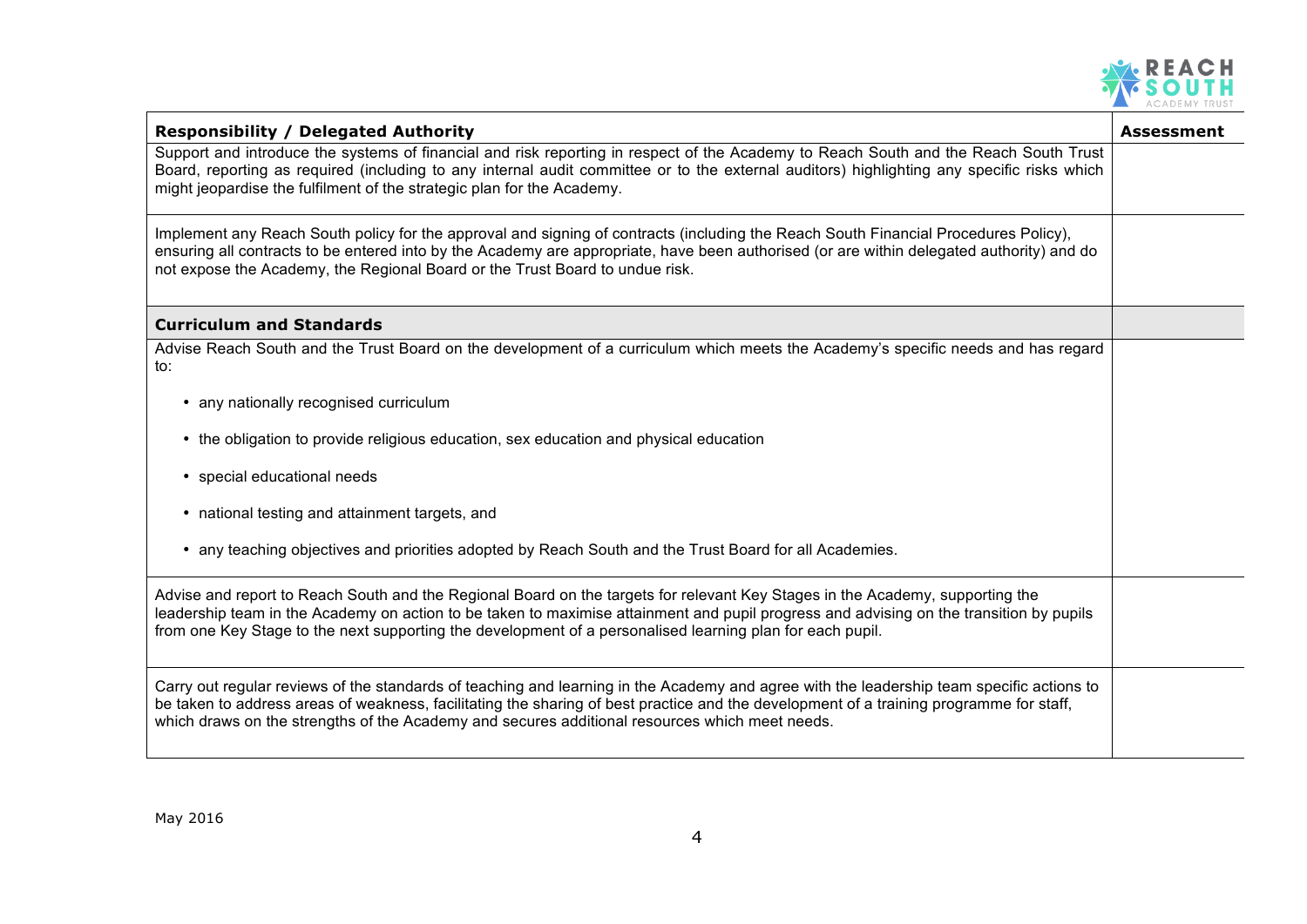

| <b>Responsibility / Delegated Authority</b>                                                                                                                                                                                                                                                                                                                                                                                                         | Assessment |
|-----------------------------------------------------------------------------------------------------------------------------------------------------------------------------------------------------------------------------------------------------------------------------------------------------------------------------------------------------------------------------------------------------------------------------------------------------|------------|
| <b>Admissions, Pupil Behaviour and Attendance</b>                                                                                                                                                                                                                                                                                                                                                                                                   |            |
| Advise the Trust Board on the Academy's admissions policy, ensuring this is consistent with any Reach South policy on the same<br>including in so far as it addresses appeals against admissions.                                                                                                                                                                                                                                                   |            |
| Formulate and implement a pupil behaviour policy in accordance with guidance produced by the Department for Education and as advised<br>by Reach South.                                                                                                                                                                                                                                                                                             |            |
| Consider (rejecting or affirming as appropriate) any decision of the Headteacher to exclude a pupil, reconsidering any decision to exclude<br>if required to do so by any independent appeal panel established by the Trust Board to hear appeals against exclusions.                                                                                                                                                                               |            |
| <b>Staff Recruitment</b>                                                                                                                                                                                                                                                                                                                                                                                                                            |            |
| In conjunction with Reach South and the Reach South Regional Board (and having regard to the advice of the Academy's leadership<br>team), develop a staffing structure for the Academy, identifying the number of staff required to be employed at the Academy, the levels of<br>the posts and the role responsibilities of all staff employed and supporting, where appropriate, the sharing of resources between Reach<br>South Academies.        |            |
| Ensure the implementation of the HR policies adopted by Reach South.                                                                                                                                                                                                                                                                                                                                                                                |            |
| Having regard to any advice of the Reach South Executive Team and on the instruction of the Regional Director, appoint all new staff to<br>work in the Academy, establishing an appointments committee in respect of the appointment of a Headteacher and such other key<br>leadership appointments as advised by the Reach South Trustees which includes representatives of Reach South and the Trust Board<br>(the latter as deemed appropriate). |            |
| <b>Staff Appraisal and Performance Management</b>                                                                                                                                                                                                                                                                                                                                                                                                   |            |
| Evaluate the standards of teaching and learning in the Academy and ensure that proper standards of professional performance are<br>established and maintained.                                                                                                                                                                                                                                                                                      |            |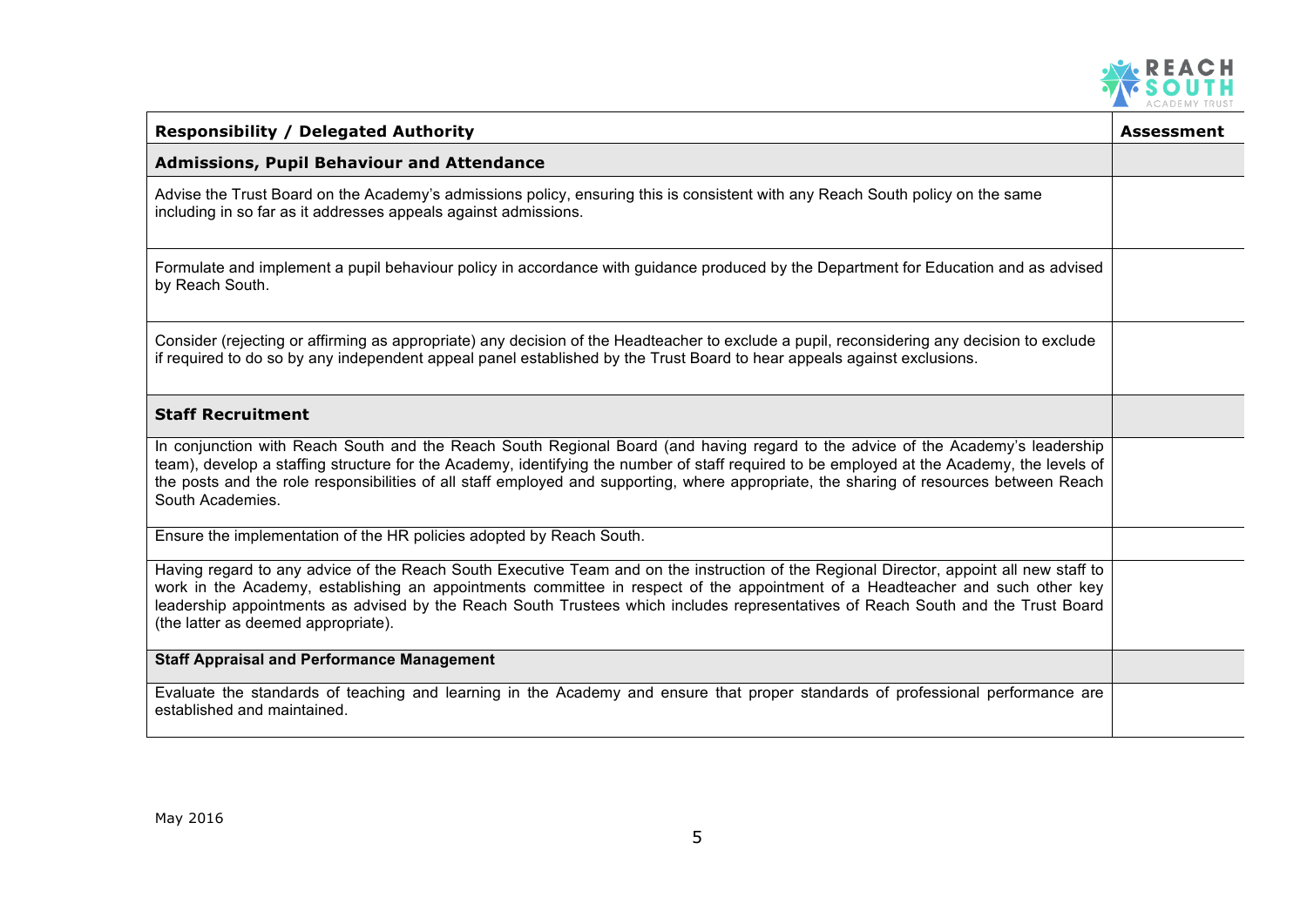

| <b>Responsibility / Delegated Authority</b>                                                                                                                                                                                                                                                                                                              | <b>Assessment</b> |
|----------------------------------------------------------------------------------------------------------------------------------------------------------------------------------------------------------------------------------------------------------------------------------------------------------------------------------------------------------|-------------------|
| Implement any pay policy and performance management policy for all teaching and non-teaching staff employed at the Academy put in<br>place by Reach South, ensuring all affected staff of the Academy are kept informed and consulted as necessary.                                                                                                      |                   |
| Implement any written policy for the appraisal of all teaching and non-teaching staff who work in the Academy put in place by Reach<br>South, having regard to the objectives of the Academy's strategic plan and ensuring all staff of the Academy are kept informed and<br>consulted as necessary.                                                     |                   |
| Carry out the performance management and appraisal of the Headteacher, any deputies and other key leadership appointments in the<br>Academy, supporting the Academy's leadership team in the performance management of all other staff and advising the Trust Board of<br>any areas of weakness or where additional support and/or training is required. |                   |
| Advise Reach South and the Regional Board on an appropriate programme for the training and professional development of all staff in the<br>Academy, supporting and working with any Reach South programme for the development of Headteachers and other key leadership<br>appointments.                                                                  |                   |
| Implement any written policy for staff disciplinary and grievance procedures put in place by Reach South and where appropriate advise on<br>and support the Academy's leadership team on the implementation of the same.                                                                                                                                 |                   |
| Undertake any disciplinary procedure and hear any grievance made by or in respect of the Headteacher and other members of the<br>Academy's leadership team, reporting to the Trust Board and noting an affected member of staff's right of appeal to the Trust Board.                                                                                    |                   |
| Facilitate discussion with staff representative bodies, including the unions, at both Trust Board level and within the Academy.                                                                                                                                                                                                                          |                   |
| <b>Premises And Resources</b>                                                                                                                                                                                                                                                                                                                            |                   |
| Formulate, implement and keep under review a policy for health and safety at the Academy, having regard to any advice issued by Reach<br>South from time to time.                                                                                                                                                                                        |                   |
| Provide such advice and information as may be required to enable the Trust Board to take out and review the level of insurance cover for<br>the Academy and at the request of the Trust Board undertake appropriate and regular risk assessments.                                                                                                        |                   |
| Advise and report to the Trust Board on any estate management strategy for the premises and facilities used by the Academy, identifying<br>any planned maintenance and any need for substantial works to meet the strategic aims of the Academy, including considering the                                                                               |                   |